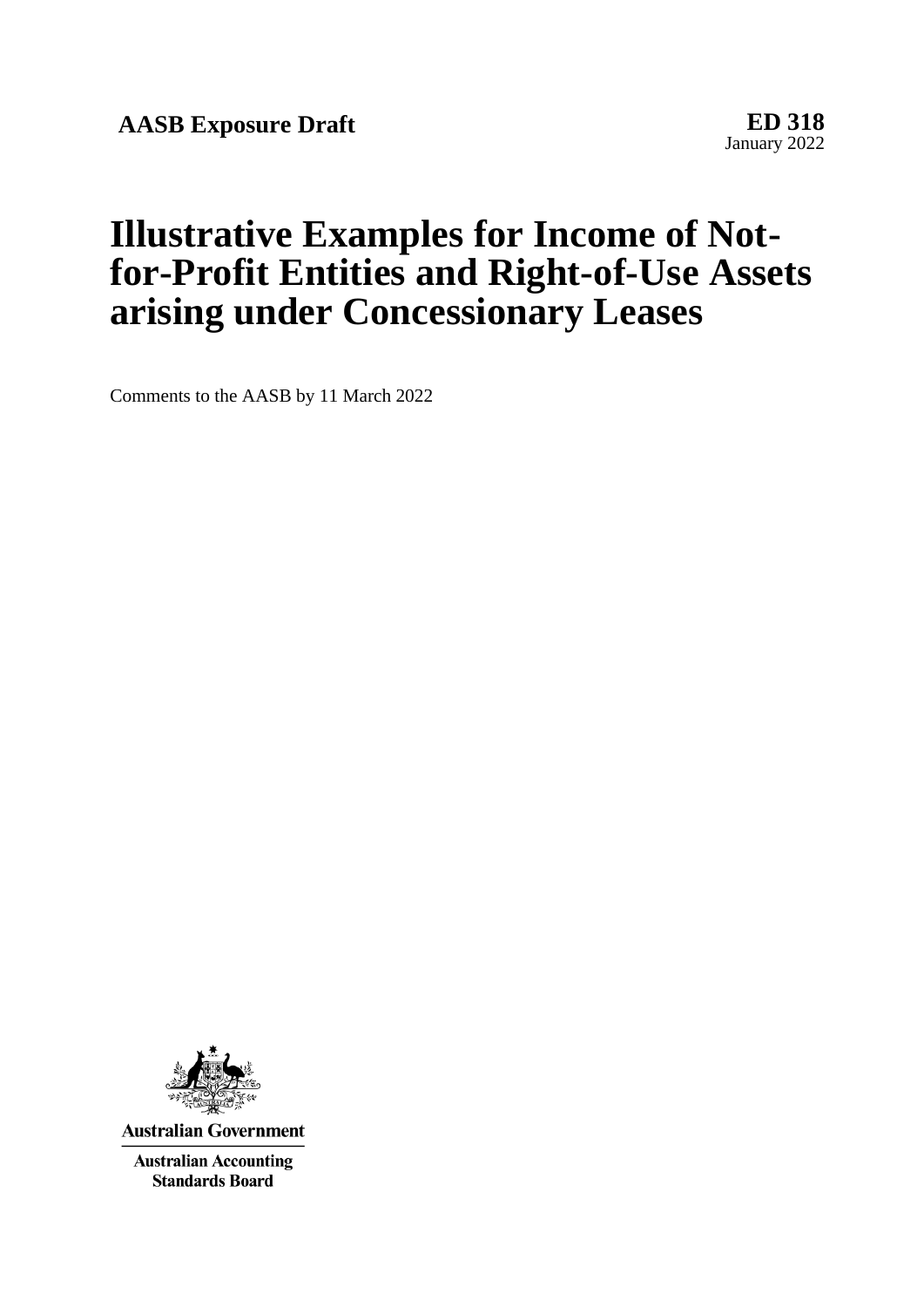# **Commenting on this AASB Exposure Draft**

Comments on this Exposure Draft are requested by 11 March 2022.

# **Formal Submissions**

Submissions should be lodged online via the "Current Projects – Open for Comment" page of the AASB website (www.aasb.gov.au/current-projects/open-for-comment) as a PDF document and, if possible, a Word document (for internal use only).

# **Other Feedback**

Other feedback is welcomed and may be provided via the following methods:

E-mail:  $\frac{\text{standard} @ \text{aasb.gov.au}}{\text{Phone:}}$ (03) 9617 7600

All submissions on possible, proposed or existing financial reporting requirements, or on the standard-setting process, will be placed on the public record unless the Chair of the AASB agrees to submissions being treated as confidential. The latter will occur only if the public interest warrants such treatment.

### COPYRIGHT

© Commonwealth of Australia 2022

This work is copyright. Apart from any use as permitted under the *Copyright Act 1968*, no part may be reproduced by any process without prior written permission. Reproduction within Australia in unaltered form (retaining this notice) is permitted for personal and non-commercial use subject to the inclusion of an acknowledgment of the source. Requests and enquiries concerning reproduction and rights should be addressed to The National Director, Australian Accounting Standards Board, PO Box 204, Collins Street West, Victoria 8007.

ISSN 1030-5882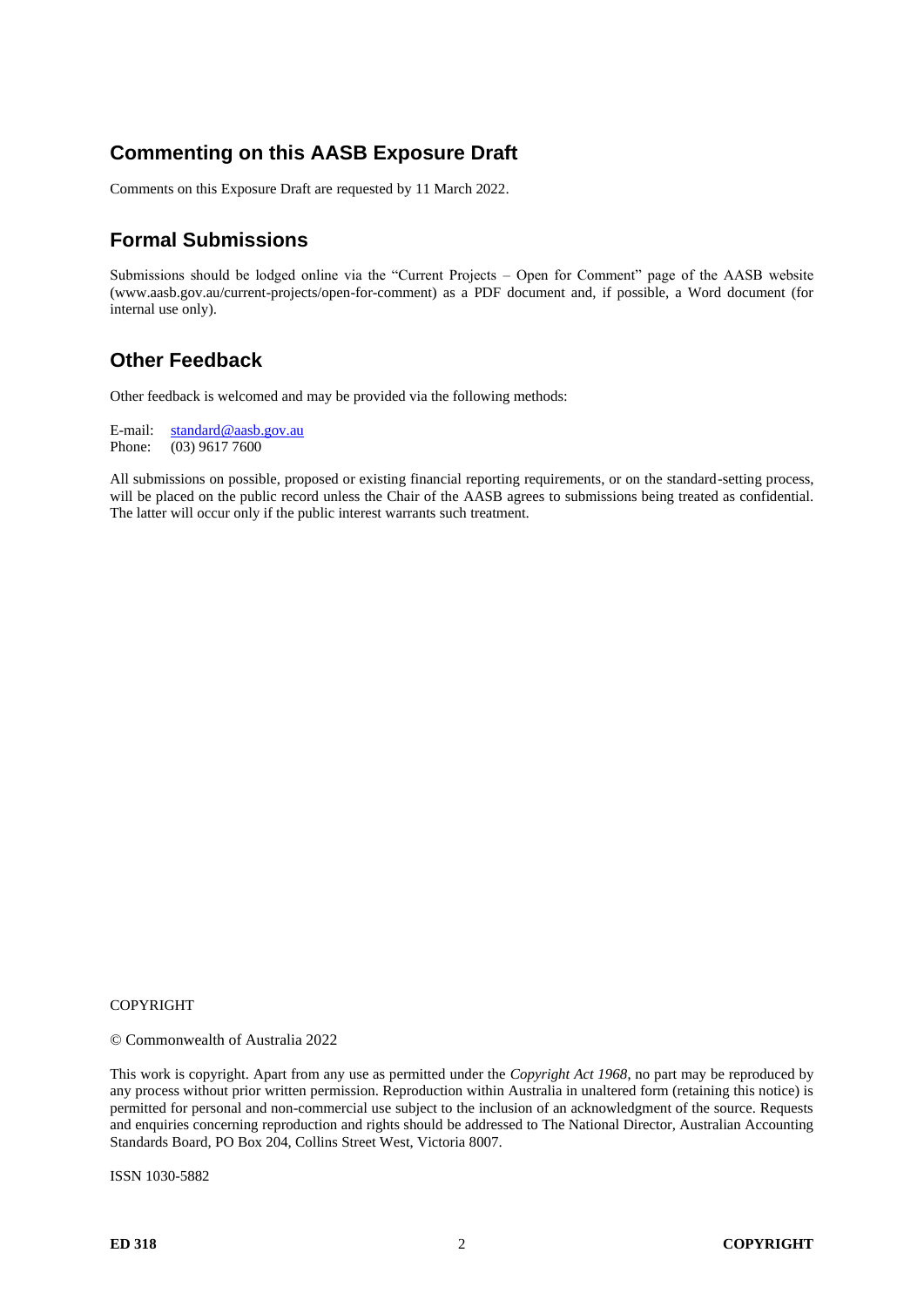# **Introduction**

# **Australian Accounting Standards**

The Australian Accounting Standards Board (AASB) develops, issues and maintains Australian Accounting Standards.

The AASB is a Commonwealth entity under the *Australian Securities and Investments Commission Act 2001*. AASB 1053 *Application of Tiers of Australian Accounting Standards* explains the two tiers of Australian Accounting **Standards** 

# **Exposure Drafts**

The publication of an Exposure Draft is part of the due process that the AASB follows before making a new Australian Accounting Standard or amending an existing one. Exposure Drafts are designed to seek public comment on the AASB's proposals for new Australian Accounting Standards or amendments to existing Standards.

# **Why we are making these proposals**

# **Income of not-for-profit entities**

The Board considered comments from stakeholders in the not-for-profit sector following the implementation of AASB 15 *Revenue from Contracts with Customers* and AASB 1058 *Income of Not-for-Profit Entities*. Some stakeholders were concerned that the analysis and accounting treatment in the cash scholarship endowment example in Illustrative Example 3A accompanying AASB 1058 potentially was unclear. These stakeholders suggested that the example may lead to diversity in recognising a financial liability as it does not explain sufficiently whether recognition of a financial liability is required for any funding received by an entity that is subsequently directed to other recipients and income recognised for the portion retained.

Stakeholders also noted concerns about the diversity of practice in accounting for upfront fees received by not-for-profit entities. Where the not-for-profit entity recognises revenue within the scope of AASB 15 and a non-refundable upfront payment is charged to the customer, AASB 15 paragraphs 22–30, B48–B51 and F20–F27 require an entity to assess whether the upfront fees relate to the transfer of a promised good or service. If the upfront fees do relate to a transfer of goods or services, revenue is recognised over the time the service or goods are provided, rather than on receipt of the funds.

Stakeholders raised this issue from the perspective of diversity in practice, where:

- some entities are deferring revenue (and recognising a contract liability in accordance with AASB 15); and
- other entities are continuing to recognise revenue on receipt of fees which, prima facie, look very similar.

Stakeholders also indicated that the principle of deferral is confusing to boards, management committees, members and other users as the amounts received are not refundable. Stakeholders requested further guidance to clarify the principle and why a contract liability is recognised when the funds will never be repaid.

The Board considered the stakeholder comments and assessed the feedback with reference to the *AASB Not-for-Profit Entity Standard-Setting Framework*. Whilst the original conclusions in the Illustrative Example 3A in AASB 1058 are appropriate, the Board decided to propose amending the example to clarify the conclusion further and adding an additional example to illustrate a contrasting scenario. The Board also decided to propose adding an additional illustrative example to AASB 15 to address the issues that stakeholders raised regarding upfront fees received that are in the scope of AASB 15. The Board decided not to propose amendments to AASB 15 and AASB 1058 in regard to other comments received from stakeholders and will consider the feedback in the forthcoming post-implementation review of AASB 1058 and guidance for not-for-profit entities in AASB 15. The AASB also intends to provide further educational material to assist with the application of these Standards.

# **Concessionary leases**

AASB 1058 amended AASB 16 *Leases* to require right-of-use assets arising under leases that have significantly belowmarket terms and conditions principally to enable the not-for-profit entity to further its objectives (abbreviated here as "concessionary leases") to be initially measured at fair value. The difference between the initial fair value measurement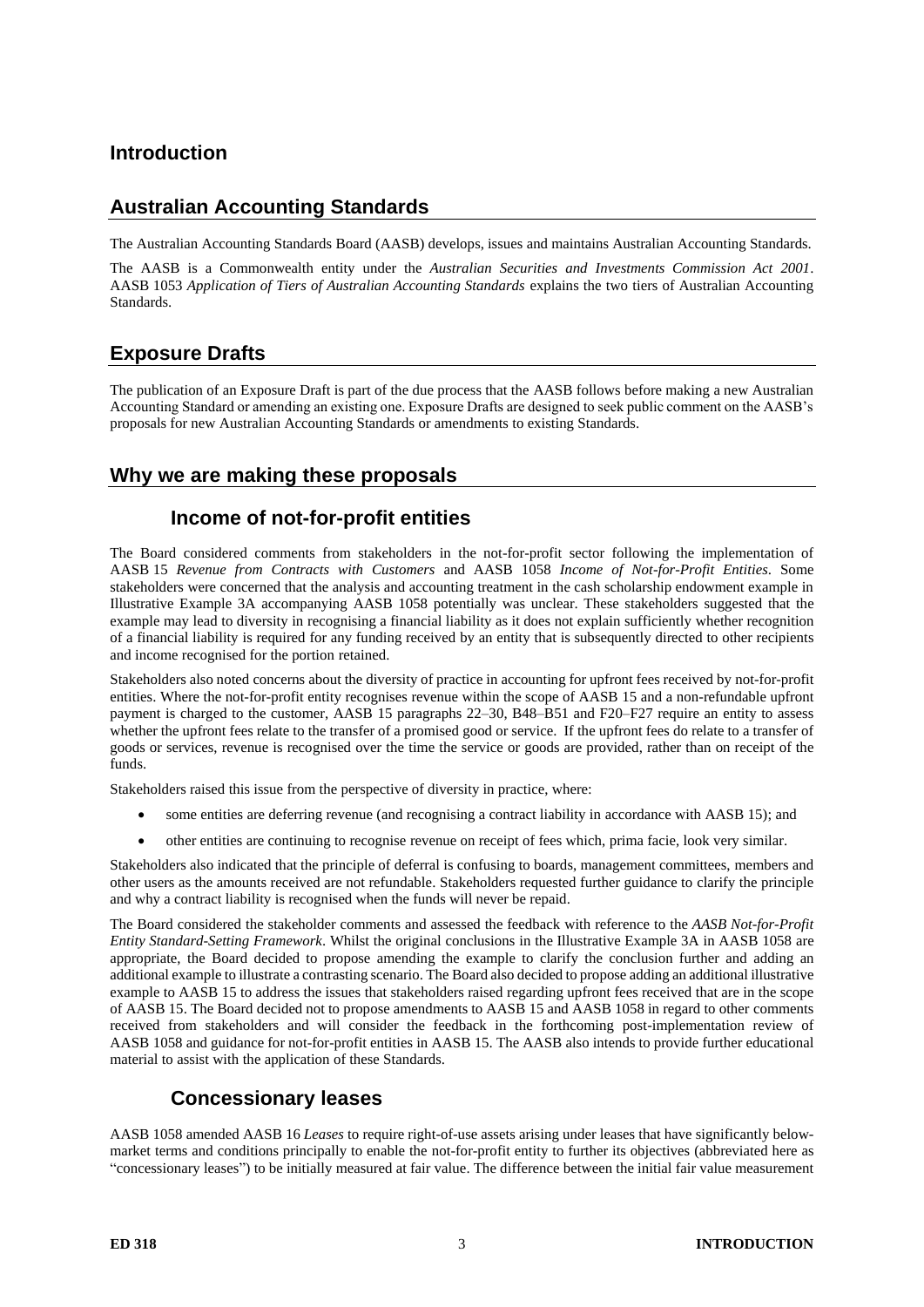of such a right-of-use asset over any related amounts recognised under other Accounting Standards is immediately recognised as income.

Subsequently, the AASB issued AASB 2018-8 *Amendments to Australian Accounting Standards – Right-of-Use Assets of Not-for-Profit Entities* to provide an optional exemption from the initial fair value measurement requirement and allow not-for-profit entities to elect to measure right-of-use assets arising under concessionary leases at cost. At that time the Board indicated that the accounting policy choice to measure such right-of-use assets at cost is only a temporary exemption from the initial fair value requirement. The Board noted that it would reassess the initial measurement requirement for right-of-use assets under concessionary leases in the future (see paragraph BC10 to AASB 2018-8, which accompanies versions of AASB 16 that incorporate those amendments).

At its November 2021 meeting, the Board considered feedback from not-for-profit private sector stakeholders that uncertainty exists whether fair value information needs to be obtained for concessionary leases. This uncertainty exists because it is unclear whether the Board would be likely to require retrospective application of the initial fair value requirement if it decides in the future to remove the accounting policy choice.

The Board considered stakeholders' comments and decided to propose to retain the accounting policy choice to initially measure right-of-use assets arising under concessionary leases at cost on an ongoing basis, to provide certainty to notfor-profit private sector lessees.

Regarding not-for-profit public sector lessees, the Board considered that a decision about the initial measurement of right-of-use assets arising under concessionary leases be deferred until additional guidance on how to measure the fair value of such right-of-use assets is discussed. The Board decided to consider outcomes of the concessionary leases part of the IPSASB's current Leases project, and the AASB's forthcoming Exposure Draft proposing modifications to AASB 13 for not-for-profit public sector entities, before reconsidering the application of fair value for concessionary leases in the not-for-profit public sector. The Board noted concerns raised by public sector stakeholders regarding the difficulty of measuring the fair value of historical concessionary leases. However, the Board decided not to propose grandfathering concessionary leases currently in place from a possible future fair value requirement unless it decides to remove the accounting policy choice to initially measure right-of-use assets arising under concessionary leases at cost.

### **What we are proposing**

This Exposure Draft proposes amendments to:

- (a) AASB 15 *Revenue from Contracts with Customers* to add Illustrative Example 7A to clarify accounting for upfront fees; and
- (b) AASB 1058 *Income of Not-for-Profit Entities* to amend Illustrative Example 3 to clarify the analysis regarding the recognition of a financial liability.

The Basis for Conclusions for this Exposure Draft also documents the AASB's proposed intention to retain the accounting policy choice in AASB 16 *Leases* paragraphs Aus25.1–Aus25.2 on an ongoing basis (i.e. with no plan to reconsider the accounting policy choice) for not-for-profit private sector lessees to elect to initially measure a class of concessionary right-of-use assets at cost or fair value.

# **Application date**

It is proposed that the amendments would apply to annual periods beginning on or after 1 July 2022, with earlier application permitted.

# **We need your feedback**

Comments are invited on any of the proposals in this Exposure Draft by 11 March 2022. Submissions play an important role in the decisions that the AASB will make in regard to a Standard. The AASB would prefer that respondents express a clear overall opinion on whether the proposals, as a whole, are supported and that this opinion be supplemented by detailed comments, whether supportive or otherwise, on the major issues. The AASB regards supportive and nonsupportive comments as essential to a balanced review of the issues and will consider all submissions, whether they address some or all specific matters, additional issues or only one issue (whether an issue specifically identified below or another issue).

# **Specific matters for comment**

The AASB would particularly value comments on the following: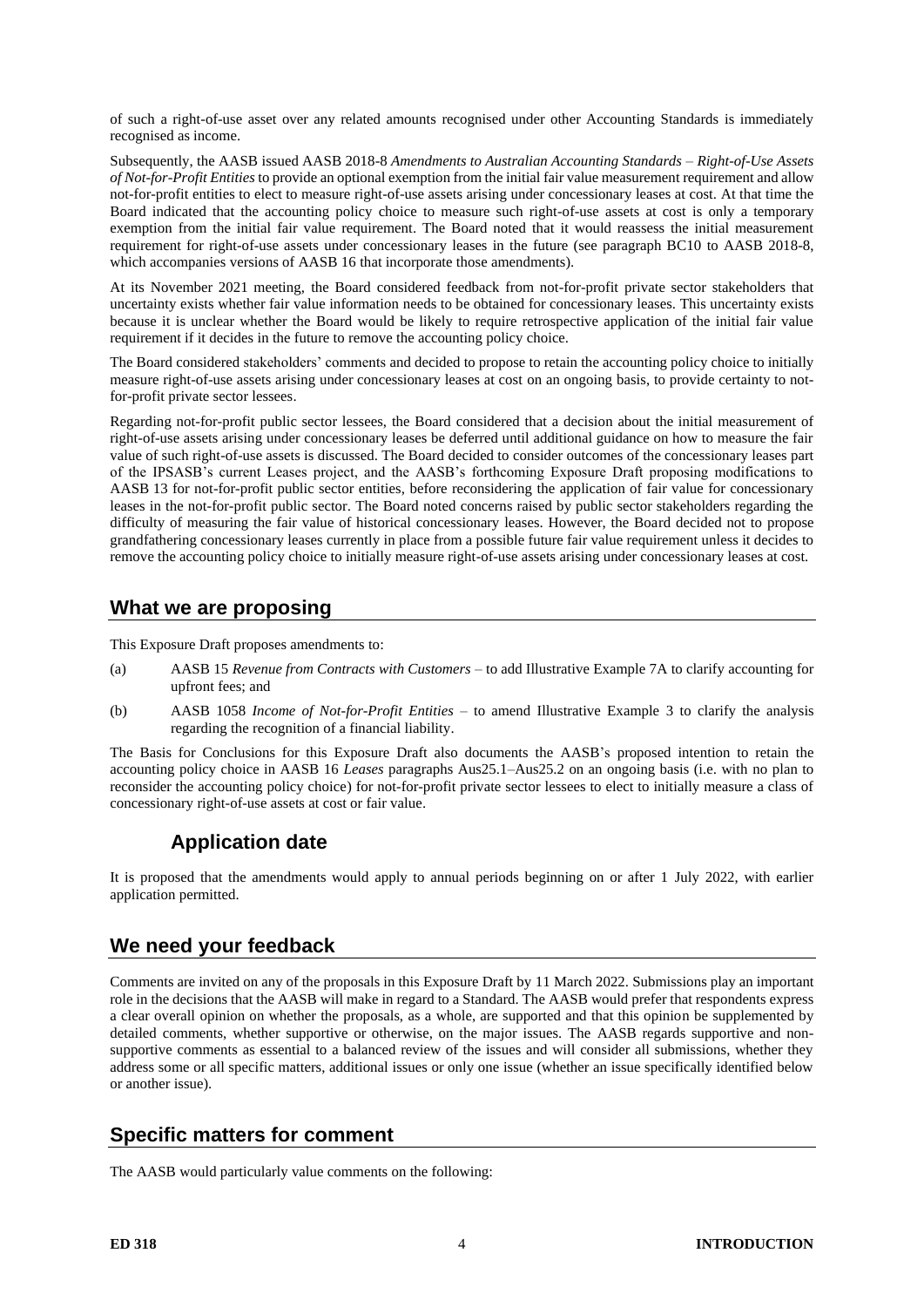# **Proposed amendments to AASB 15 and AASB 1058 (all not-forprofit entities)**

 $\overline{1}$ Do you agree that the proposed amendments to the AASB 15 and AASB 1058 illustrative examples provide appropriate illustration of the application of the recognition and measurement requirements of the Standards? If not, please explain why.

# **Concessionary leases (not-for-profit private sector lessees)**

- <span id="page-4-0"></span> $\overline{\mathcal{L}}$ In respect of not-for-profit private sector lessees, do you agree with the proposal that the current accounting policy choice in AASB 16 paragraphs Aus25.1–Aus25.2 (for not-for-profit entities to elect to initially measure a class of concessionary right-of-use assets at cost or fair value) should be retained on an ongoing basis (i.e. with no plan to reconsider the accounting policy choice)? If not, please provide your reasons.
- $\overline{3}$ Do you agree that the disclosures required by AASB 16 (including the requirements in AASB 16 paragraphs Aus59.1–Aus59.2) provide sufficient information to users of financial statements in the absence of fair value information? Are there any other disclosures regarding concessionary leases that would be useful to users of financial statements without incurring undue cost or effort for preparers? Please provide reasons to support your answer.
- $\overline{4}$ If in response to Questio[n 2](#page-4-0) you consider that not-for-profit private sector lessees should be required to initially measure right-of-use assets arising under concessionary leases at fair value, do you consider that the initial fair value measurement requirement should be applied:
	- (a) prospectively, to concessionary leases entered into after the date of application of the removal of the accounting policy choice to measure such right-of-use assets at cost; or
	- (b) retrospectively (i.e. requiring existing right-of-use assets arising under concessionary leases to be adjusted to reflect the effect of the initial fair value requirement)?

Please provide reasons to support your view.

# **Concessionary leases (not-for-profit public sector lessees)**

5 In respect of not-for-profit public sector lessees, do you agree that, in the absence of fair value information about concessionary leases, the disclosures required by AASB 16 (including the requirements in AASB 16 paragraphs Aus59.1–Aus59.2) provide sufficient information to users of public sector entities' financial statements? Are there any other disclosures regarding concessionary leases that would be useful to users of public sector entities' financial statements without incurring undue cost or effort for preparers? Please provide your reasons to support your answer.

# **General matters for comment**

The AASB would also particularly value comments on the following general matters:

- 6 Whether the *AASB Not-for-Profit Entity Standard-Setting Framework* has been applied appropriately in developing the proposals in this Exposure Draft?
- $\overline{7}$ Whether there are any regulatory issues or other issues arising in the Australian environment that may affect the implementation of the proposals, including Government Finance Statistics (GFS) implications?
- Whether there are any regulatory issues or other issues arising in the Australian environment that may affect 8 the implementation of the proposals?
- $\overline{Q}$ Whether, overall, the proposals would result in financial statements that would be useful to users?
- 10 Whether the proposals are in the best interests of the Australian economy?
- $11$ Unless already provided in response to specific matters for comment above, the costs and benefits of the proposals relative to the current requirements, whether quantitative (financial or non-financial) or qualitative? In relation to quantitative financial costs, the AASB is particularly seeking to know the nature(s) and estimated amount(s) of any expected incremental costs, or cost savings, of the proposals relative to the existing requirements.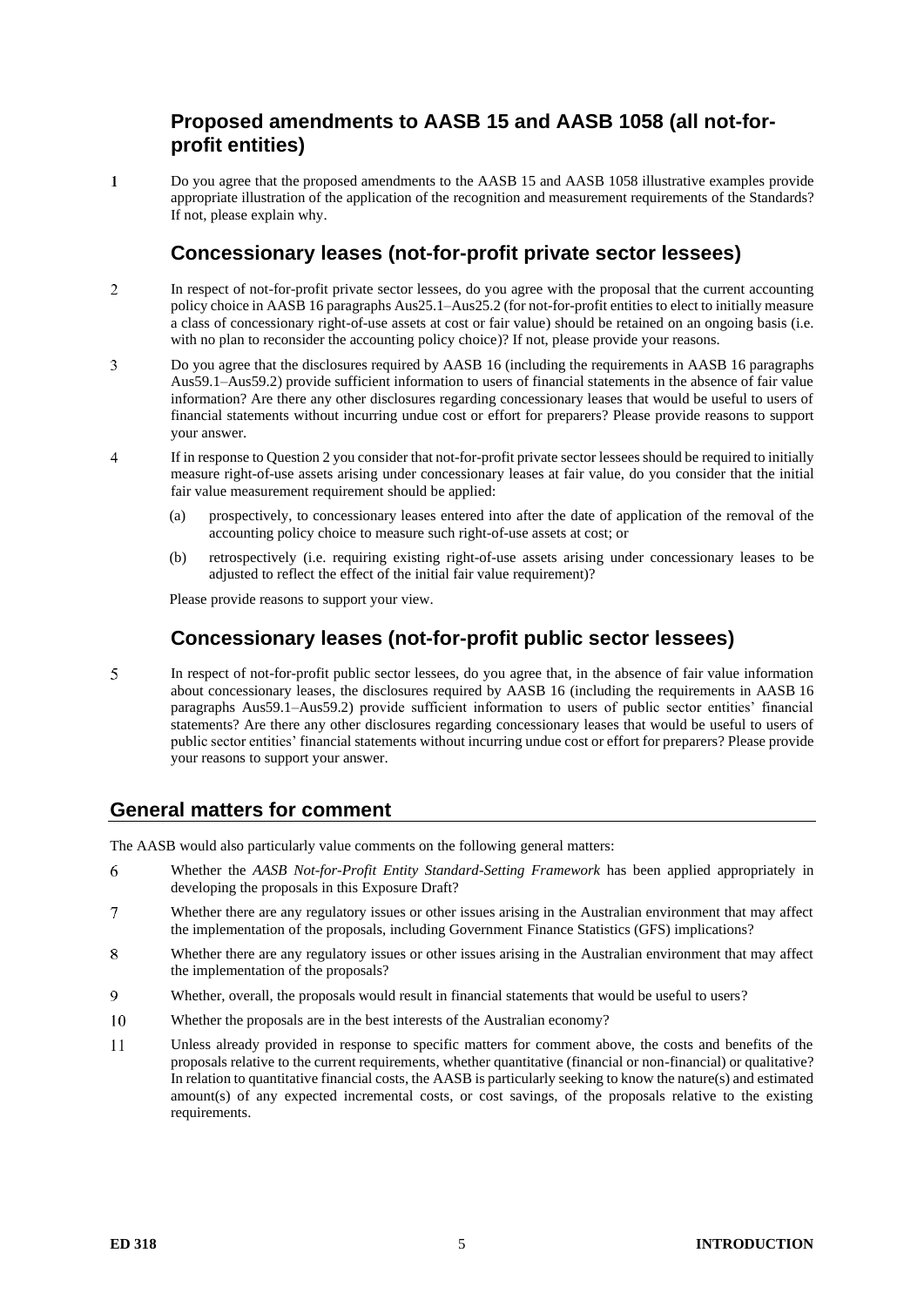# **Contents**

PREFACE

#### **[DRAFT] ACCOUNTING STANDARD** *AASB 2022-X AMENDMENTS TO AUSTRALIAN ACCOUNTING STANDARDS – ILLUSTRATIVE EXAMPLES FOR NOT-FOR-PROFIT ENTITIES ACCOMPANYING AASB 15 AND AASB 1058*

|  | from paragraph |
|--|----------------|
|--|----------------|

| <b>OBJECTIVE</b>                                                                                          |   |
|-----------------------------------------------------------------------------------------------------------|---|
| <b>APPLICATION</b>                                                                                        | 2 |
| AMENDMENTS TO AUSTRALIAN ILLUSTRATIVE EXAMPLES FOR NOT-FOR-PROFIT<br><b>ENTITIES ACCOMPANYING AASB 15</b> |   |
| AMENDMENTS TO ILLUSTRATIVE EXAMPLES ACCOMPANYING AASB 1058                                                | 6 |
| <b>COMMENCEMENT OF THE LEGISLATIVE INSTRUMENT</b>                                                         | 7 |

### **[DRAFT] BASIS FOR CONCLUSIONS**

[Draft] Australian Accounting Standard AASB 2022-X *Amendments to Australian Accounting Standards – Illustrative Examples for Not-for-Profit Entities accompanying AASB 15 and AASB 1058* is set out in paragraphs 1 – 7. All the paragraphs have equal authority.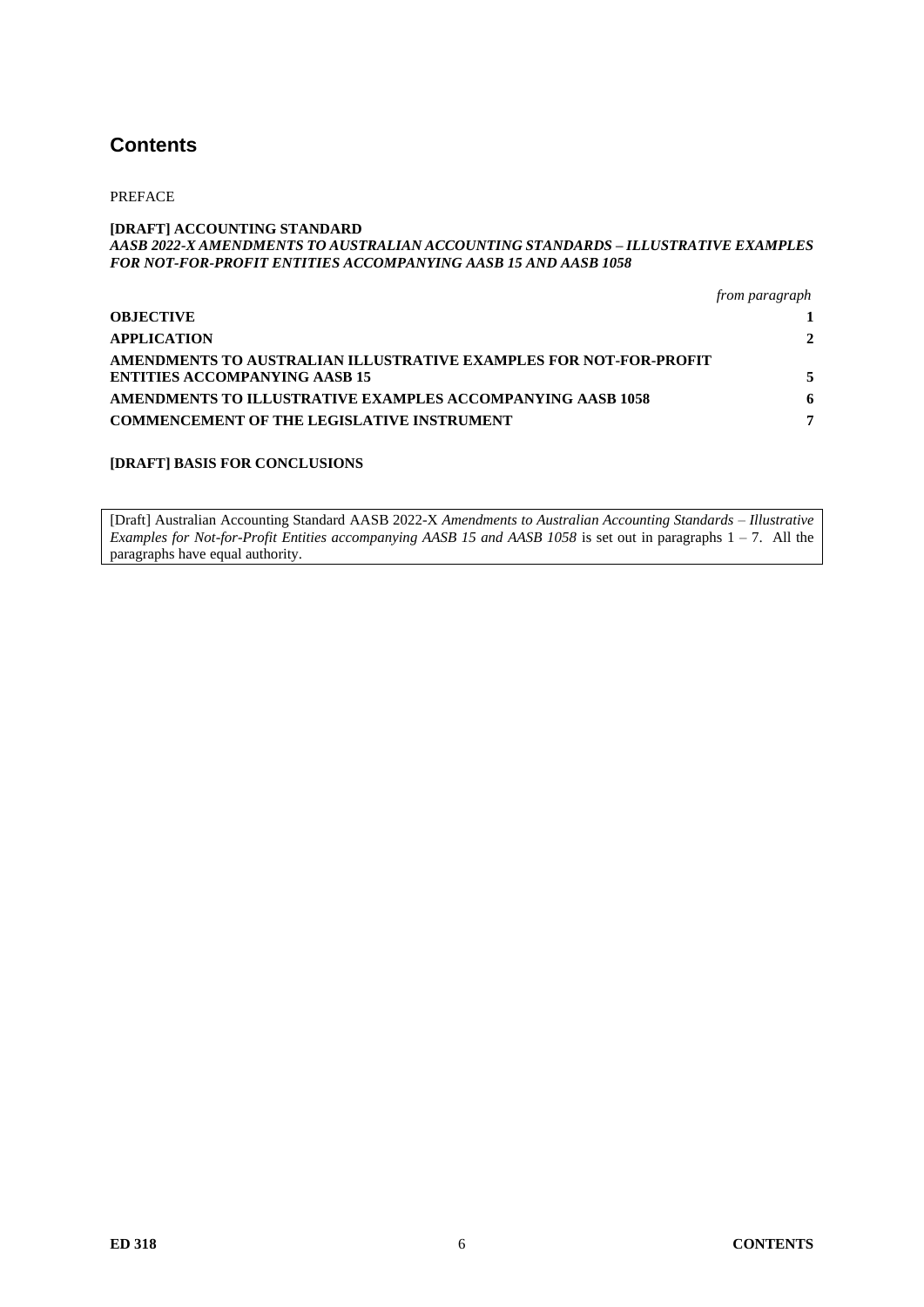# **Preface**

# **Standards amended by 2022-X**

This [draft] Standard makes amendments to the *Australian Illustrative Examples for Not-for-Profit Entities* accompanying AASB 15 *Revenue from Contracts with Customers* (December 2014) and *Illustrative Examples*  accompanying AASB 1058 *Income of Not-for-Profit Entities* (December 2016).

# **Main features of this Standard**

# **Main requirements**

This [draft] Standard makes amendments to:

- (a) AASB 15 *Revenue from Contracts with Customers*, to add Illustrative Example 7A to clarify accounting for upfront fees; and
- (b) Illustrative Example 3 accompanying AASB 1058 *Income of Not-for-Profit Entities* to clarify the analysis regarding the recognition of a financial liability.

The amendments do not change the requirements of AASB 15 or AASB 1058. The amendments are relevant only to notfor-profit entities.

# **Application date**

This [draft] Standard applies to annual periods beginning on or after … [1 July 2022], with earlier application permitted.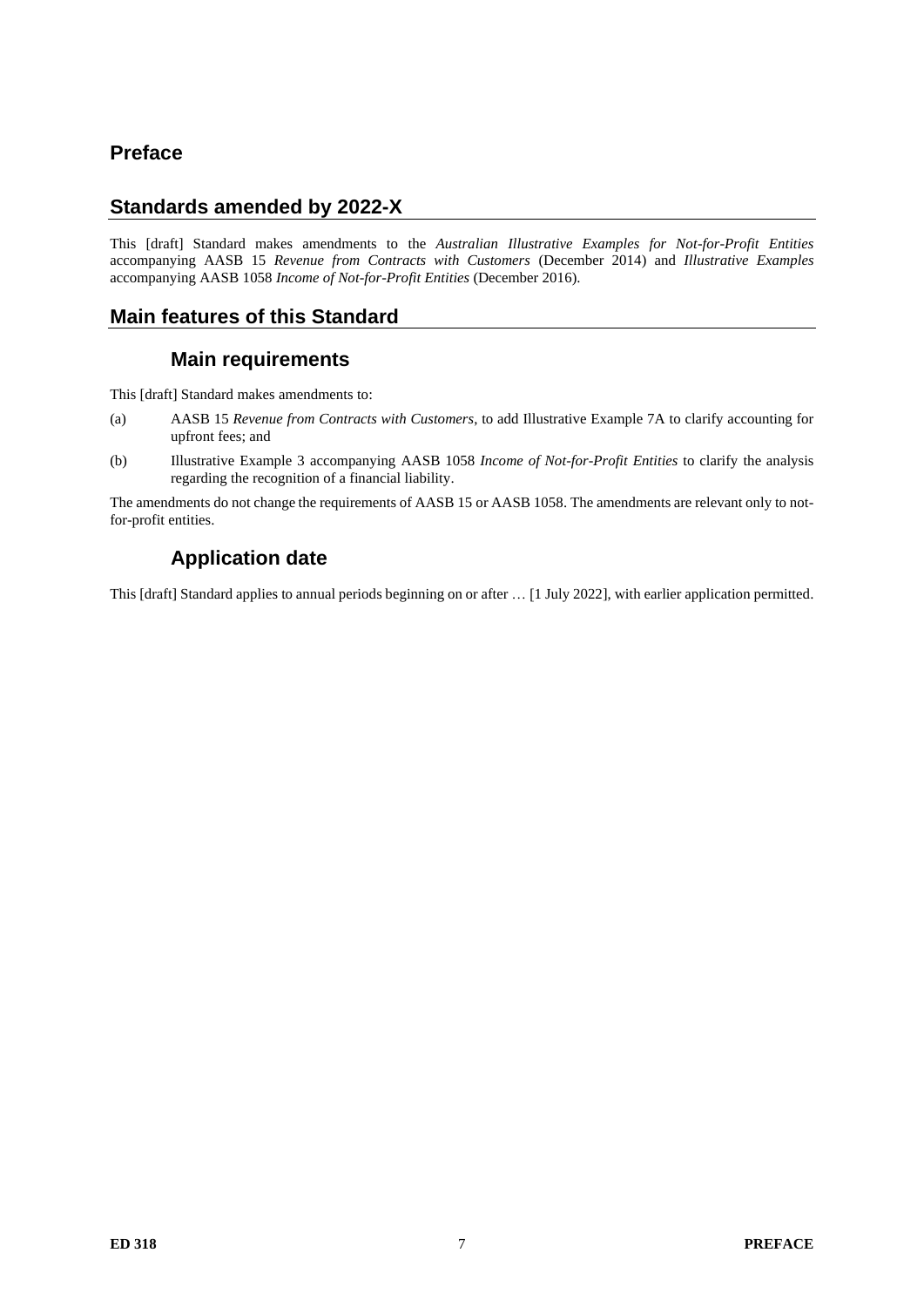# **[Draft] Accounting Standard AASB 2022-X**

The Australian Accounting Standards Board makes Accounting Standard AASB 2022-X *Amendments to Australian Accounting Standards – Illustrative Examples for Not-for-Profit Entities accompanying AASB 15 and AASB 1058* under section 334 of the *Corporations Act 2001*.

Dated ... [date]

Keith Kendall<br>Chair - AASB

# **[Draft] Accounting Standard AASB 2022-X** *Amendments to Australian Accounting Standards – Illustrative Examples for Not-for-Profit Entities accompanying AASB 15 and AASB 1058*

### **Objective**

 $\mathbf{1}$ This Standard amends:

- $(a)$ Australian Illustrative Examples for Not-for-Profit Entities accompanying AASB 15 *Revenue from Contracts with Customers* (December 2014) to illustrate how AASB 15 applies to recognition and measurement of upfront fees; and
- $(b)$ Illustrative Example 3 accompanying AASB 1058 *Income of Not-for-Profit Entities* (December 2016) to clarify the analysis regarding the recognition of a financial liability.

The amendments do not change the requirements of AASB 15 or AASB 1058.

# **Application**

- $\overline{2}$ The amendments set out in this Standard apply to entities and financial statements in accordance with the application of the other Standards set out in AASB 1057 *Application of Australian Accounting Standards*.
- This Standard applies to annual periods beginning on or after … [1 July 2022]. Earlier application of this 3 Standard is permitted.
- $\overline{\mathbf{A}}$ This Standard uses underlining, striking out and other typographical material to identify some of the amendments to a Standard, in order to make the amendments more understandable. However, the amendments made by this Standard do not include that underlining, striking out or other typographical material. Amended paragraphs are shown with deleted text struck through and new text underlined. Ellipses (…) are used to help provide the context within which amendments are made and also to indicate text that is not amended.

### **Amendments to Australian illustrative examples for not-for-profit entities accompanying AASB 15** *Revenue from Contracts with Customers*

5 Paragraph IE4A and Example 7A are added to the Australian illustrative examples for not-for-profit entities accompanying AASB 15 as follows:

# **Accounting for upfront fees (paragraphs F5–F27)**

- IE4A Example 7A illustrates application of the requirements of AASB 15 to transactions where a not-forprofit entity charges upfront fees to customers or members as part of the goods and services offered. The following are examples of upfront fees:
	- (a) joining fees at clubs and membership bodies;
	- (b) enrolment fees at schools; and

<sup>…</sup>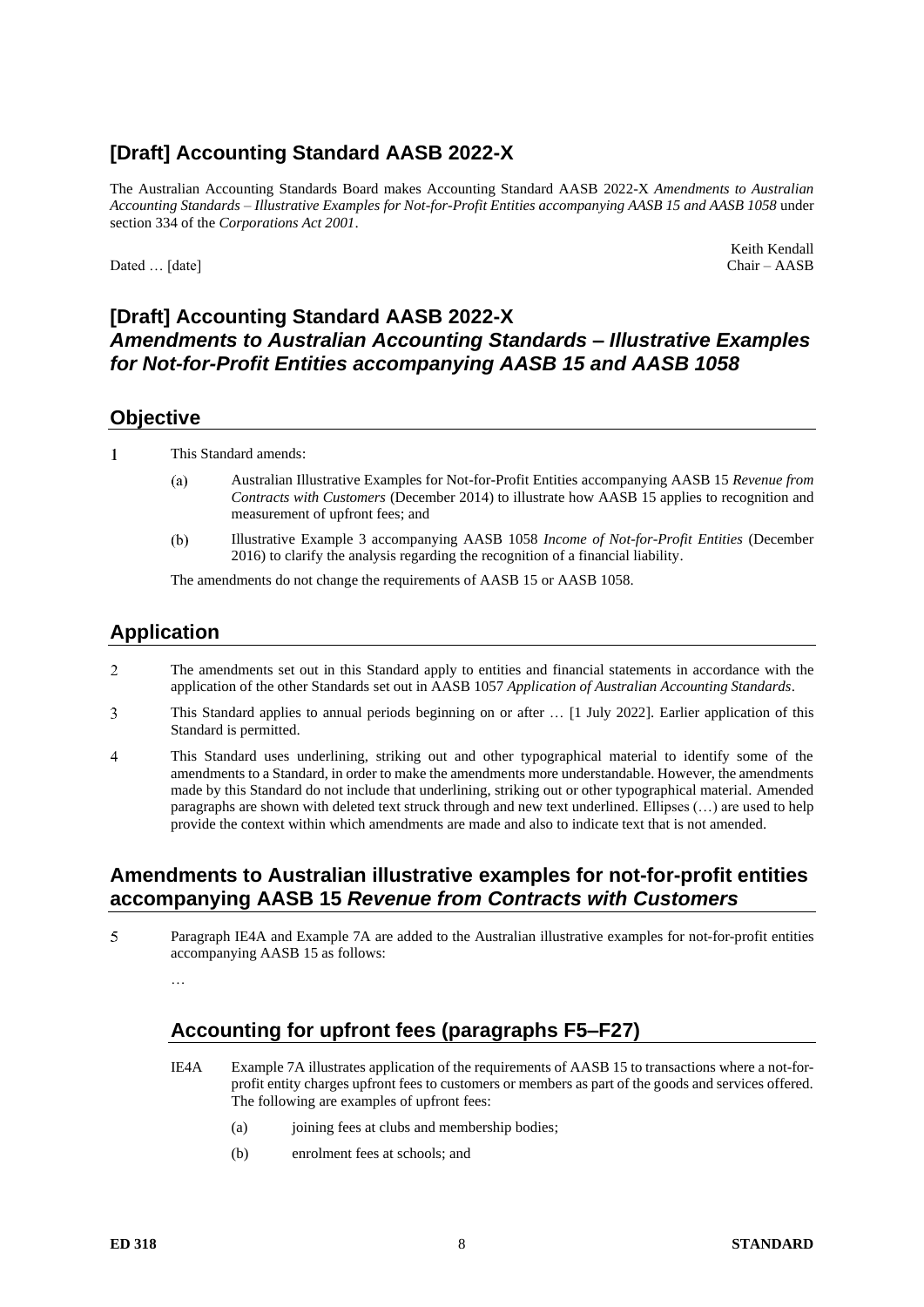(c) other establishment or set-up fees where the fee is paid at or near contract inception and the customer can renew the contract each year without paying an additional fee.

Where the goods or services to which the upfront fee relates are in the scope of AASB 15, the recognition of the upfront fee as revenue depends on whether the payment of the fee relates to a transfer of distinct goods or services to the customer that meets the definition of a performance obligation. In many cases, even though a non-refundable upfront fee relates to the activity that an entity is required to undertake to fulfil the contract, that activity may be an administrative task that does not necessarily result in the transfer of a promised good or service to the customer.

#### **Example 7A—Upfront fee charged by an organisation**

An organisation offers enrolment to prospective clients for the services it provides. Upon accepting an offer of enrolment, the prospective client must pay an upfront fee (sometimes referred to as an 'acceptance fee', 'entry fee' or 'enrolment fee'). The enrolment form sets out the following terms and conditions relevant to the fee:

- upon payment of the fee, future service is guaranteed for the client to commence in the agreed-upon year and for the period of the contract, being 2 years;
- the fee is non-refundable and non-transferable; and
- the fee is not offset against any future fees that are charged on an ongoing basis for continued access to the services.

The analysis below sets out the process followed by not-for-profit entities in determining the accounting treatment for upfront fees charged. The process does not specifically discuss any particular fee and is applied in the context of the relevant facts and circumstances of an entity's upfront fees. Note: the term customer is used in the analysis to cover all counterparties to an agreement, for example members or students.

#### Analysis

*Is the contract within the scope of AASB 15* Revenue from Contracts with Customers*?*

The entity first considers whether the agreement with the customer is within the scope of AASB 15, by referring to AASB 15 paragraphs 9–21 and F5–F19 to determine whether there is a contract with a customer:

- Is there a customer who has promised consideration in exchange for goods or services from the entity and is the promise to transfer goods or services sufficiently specific? (AASB 15, paragraphs 9, Aus9.1 and F5–F7)
- Is there a written, oral or implied agreement, such as an application form or other document? (AASB 15, paragraphs 10 and F8–F9)
- Does the agreement create enforceable rights and obligations for the parties? For example, could the customer either enforce the agreement or obtain other remedy under Australian law if the promised service was not delivered? (AASB 15, paragraphs 10 and F10–F18).

In many cases where there will be an ongoing relationship with the customer following payment of the upfront fee, such as annual fees to access a service, revenue would be recognised in accordance with AASB 15. If multiple agreements are in place, for example an agreement for a joining fee and a separate agreement for the annual membership fee, then the guidance in paragraph 17 of AASB 15 should be considered in relation to combining the agreements for accounting purposes.

What are the performance obligations in the contract, and are the activities associated with the non*refundable upfront fee one of these performance obligations?*

The entity considers the guidance on:

- accounting for non-refundable fees in AASB 15, paragraphs B48–B51; and
- identifying performance obligations in AASB 15, paragraphs 22–30 and F20–F27;

to determine whether the upfront fee relates to the transfer of a good or service separate to the provision of services in the future.

In performing this analysis, the entity notes that performance obligations do not include activities that an entity must undertake to fulfil a contract (e.g. setting up a customer on the system, printing membership cards and similar) unless those activities transfer a good or service to the customer (AASB 15, paragraph 25). The nonrefundable fee might cover internal administrative activities that enable the entity to provide future services to the customer. However, these activities do not transfer a promised good or service to the customer separate from the provision of future services and are therefore not a separate performance obligation (AASB 15, paragraph B49). If this is the case, the entity concludes that the non-refundable upfront fee – to the extent it relates to the internal administrative services – does not represent a payment for a separate performance obligation but is in substance an advance payment for future services.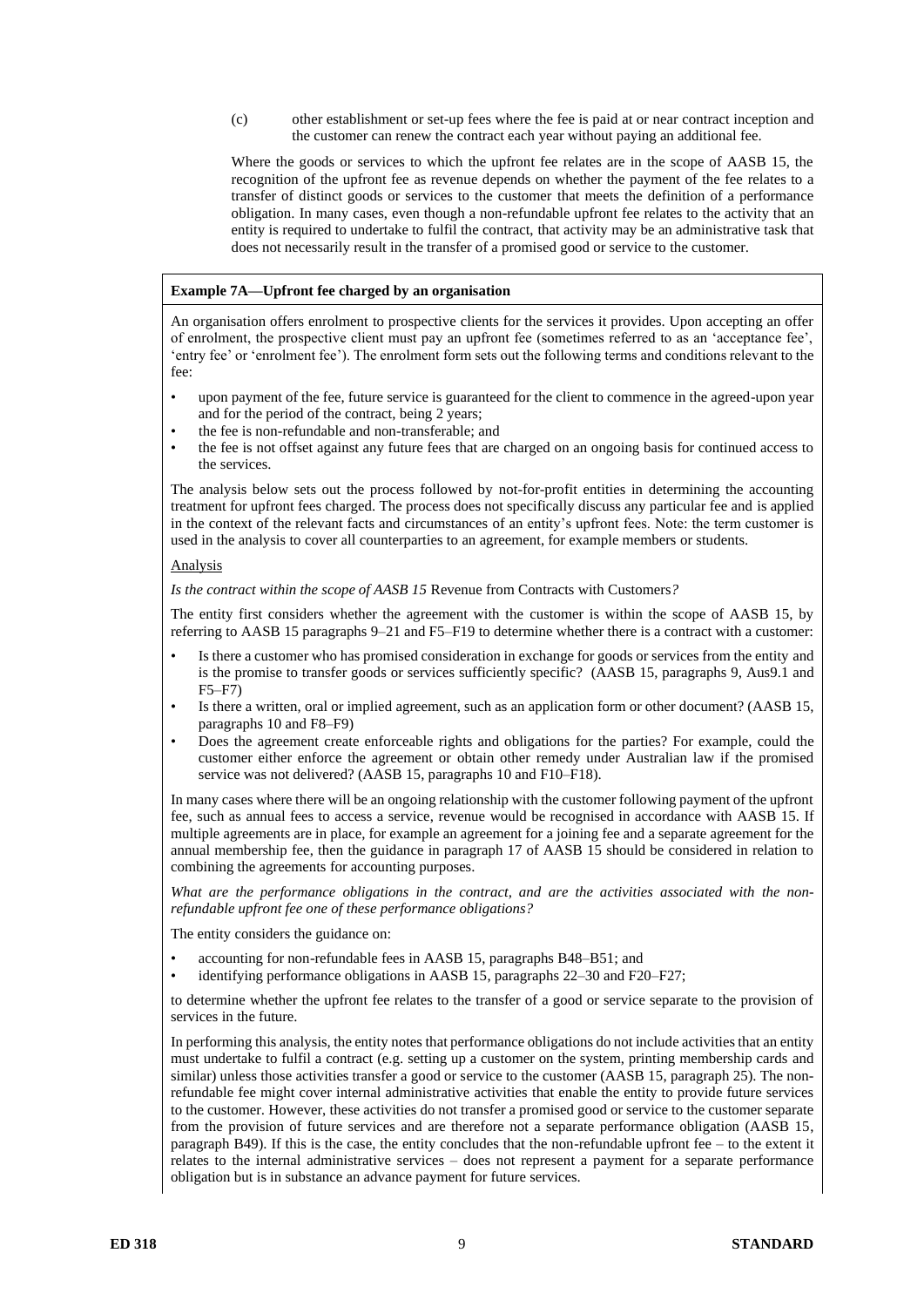In other circumstances, some or all of the upfront fee may relate to a separate performance obligation or obligations, whether satisfied at or near contract inception or otherwise.

*How is the revenue for the upfront fee recognised?*

Where the activity does not result in a transfer of a good or service to the customer that satisfies a separate performance obligation and the upfront fee is an advance payment for performance obligations to be satisfied in the future, the upfront fee is recognised as revenue as these future services are provided, that is, over the period in which the performance obligation is satisfied. If the entity has charged the non-refundable fee in part as compensation for costs incurred in setting up a contract (or other administrative tasks) and those setup activities are not a separate performance obligation, they should be disregarded when measuring progress towards completion of the services (AASB 15, paragraph B51). The revenue recognition period will extend beyond the initial contractual period if the entity grants the customer the option to renew the contract and that option provides the customer with a material right (e.g. no requirement to pay a further joining fee on renewal) (AASB 15, paragraphs B40 and B49). Annual fees charged to access the services will be recognised as revenue over the period that the services are provided.

In the circumstances where some or all of the upfront fee relates to a separate performance obligation or obligations, the relevant portion of the upfront fee is recognised as revenue when the separate performance obligations are satisfied.

#### Accounting treatment

The organisation applies AASB 15 paragraphs 9–21 and F5–F19 and concludes that the agreement is within the scope of AASB 15, as:

- there is a customer the client who has promised consideration in exchange for future services (an ordinary activity of the organisation) to be provided to a specified recipient (see paragraphs 6 and F6– F7); and
- a contract exists, as there is a written agreement (see paragraphs 10 and F8–F9) that creates enforceable rights and obligations for the client to receive services in the agreed-upon years. Despite the fee being non-refundable, the client would either enforce the agreement or obtain remedy under Australian law if the organisation did not provide services in the agreed-upon years (see paragraphs 10 and F10–F18).

The organisation considers the guidance on accounting for non-refundable fees in AASB 15 paragraphs B48– B51 and refers to paragraphs 22–30 and F20–F27 to assess whether the upfront fee relates to the transfer of a good or service separate to the provision of services in the future.

The organisation concludes that the non-refundable upfront fee does not relate to an activity that represents a separate performance obligation (see paragraph 25), but is instead an advance payment for future services. Therefore, the upfront fee is recognised as revenue as the future services are provided over the two-year contract period (see paragraphs 30 and B49).

# **Amendments to Illustrative examples accompanying AASB 1058** *Income of Not-for-Profit Entities*

Illustrative Example 3 in paragraph IE3 in the Illustrative examples accompanying AASB 1058 is amended 6 as follows:

#### **Example 3—Endowment made to a university**

An alumnus transferred \$2 million cash to University A as an endowment. Under the terms of the endowment:

- the \$2 million cash can be invested at the university's discretion;
- subject to preserving the real value of the principal, all income generated from investing the principal is required to be applied towards cash scholarships of \$20,000 per student by the end of the next 10 years as directed and approved by the alumnus (including the number of the scholarships awarded in any given year) for the student to use at their discretion; and
- all income generated from investing the principal can be used by the university to further its objectives at the university's discretion;
- if the university breaches the terms of the endowment, the university is required to return the real value remaining amount of the principal to the alumnus; and
- any remaining amount of the principal at the end of the 10-year period will be returned to the alumnus.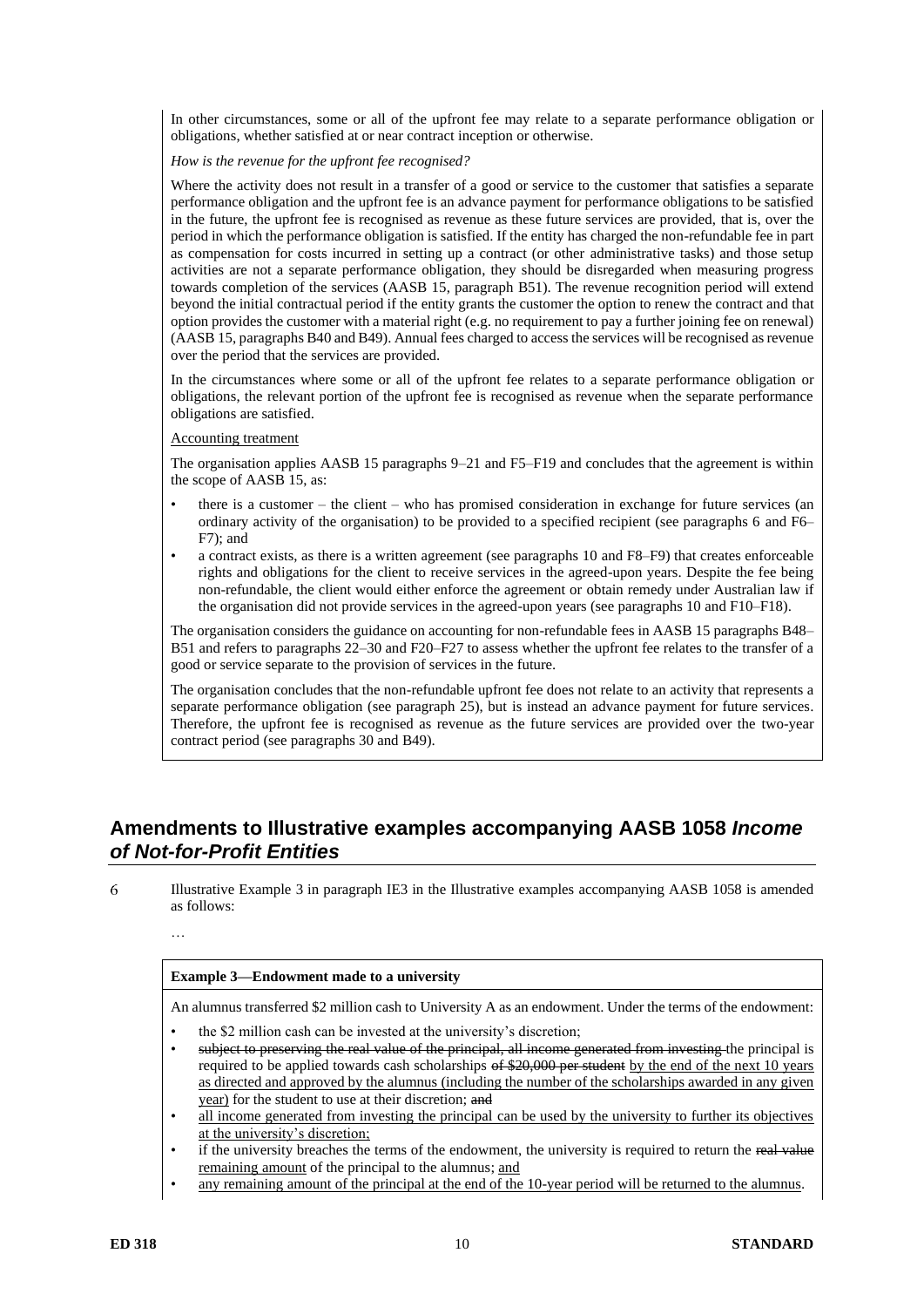#### Scope and asset recognition

University A determines:

- it has an enforceable agreement with the alumnus, as the university can be required to return the endowment in the event it breaches the terms under which it was given;
- the \$2 million endowment is an asset that the university acquired for no consideration to further the objectives of the university. Accordingly, the endowment is within the scope of AASB 1058; and
- it controls a financial asset (\$2 million) within the scope of AASB 9 and it recognises the financial asset for the endowment received in accordance with the requirements of paragraph 3.1.1 of AASB 9.

#### **Example 3A.1 – Financial instrument (cash scholarships, not goods or services, financial liability under AASB 9)**

Based on the facts and circumstances outlined above, as the income generated from the principal amount (excluding the income required to preserve the real value of the principal) must be applied towards funding cash scholarships at the direction of the alumnus over the next 10 years at some time in the future (at its discretion), the university considers whether it has incurred should recognise a financial instrument (i.e. a financial liability) under AASB 9 as a related amount. The university also considers whether derecognition of the financial asset is appropriate under Chapter 3 'Recognition and derecognition' of AASB 9, instead of the recognition of a financial liability.

As the university agreed to apply the endowment towards cash scholarships at the direction of the alumnus, the university considers whether it has transferred the financial asset to scholarship recipients.

The university notes that because it did not assume an obligation to pay cashflows from the asset that meets the conditions in AASB 9 paragraph 3.2.5 (i.e. it did not enter a 'pass-through arrangement') and it has retained substantially all the risks and rewards of the asset as it may invest the funds as it considers appropriate, the university continues to recognise the financial asset in accordance with AASB 9 paragraphs 3.2.1–3.2.9.

The university also determines that the endowment gives rise to a financial instrument and, specifically, a financial liability because:

- the endowment constitutes a contractual obligation to deliver cash or another financial asset to another entity, being the obligation to apply the principal to cash scholarships for eligible students under the direction of the alumnus (AASB 132, paragraph 11); and
- the university does not have an unconditional right to avoid delivering cash to settle this contractual obligation (AASB 132, paragraph 19).

Accordingly, the university continues to recognise the endowment funds as a financial asset and recognises the endowment principal as a financial liability as required by paragraph 3.2.15 of AASB 9.

In this example, no transfer of specific goods or services is required under the terms of the endowment. The scholarship is paid in cash rather than through the provision of goods or services. Accordingly, the university determines that it does not have a contract with a customer (the alumnus) that would be accounted for in accordance with AASB 1058 15.

Similarly, the endowment does not give rise to the following types of related amounts:

- a contribution by owners, as the alumnus does not control or have an ownership interest in the university;
- a lease liability as defined in AASB 16, as the endowment does not provide a right to use a specified asset; and
- a provision within the scope of AASB 137, as the agreement provides legal obligations and there are no other constructive obligations that are sufficiently specific to consider.

#### Accounting treatment

In accordance with paragraph 9, University A accounts for the endowment under AASB 9. In accordance with paragraph B13, any difference between the fair value of the asset recognised and the consideration paid for the asset after deducting any other related amounts (being the difference between the \$2 million financial asset recognised and a related financial liability recognised) would be accounted for under AASB 9 as income in accordance with paragraph 10, unless another Standard addresses the accounting for the difference, such as the "day one gain/loss" requirements in AASB 9. Paragraph 10 of AASB 1058 does not apply in this case.

In accordance with paragraph 9, University A accounts for the endowment under AASB 9 and recognises the \$2 million endowment as a financial asset and an equal amount as a financial liability, to be applied to cash scholarships at the direction of the alumnus. The income generated by the principal is recognised in accordance with AASB 9.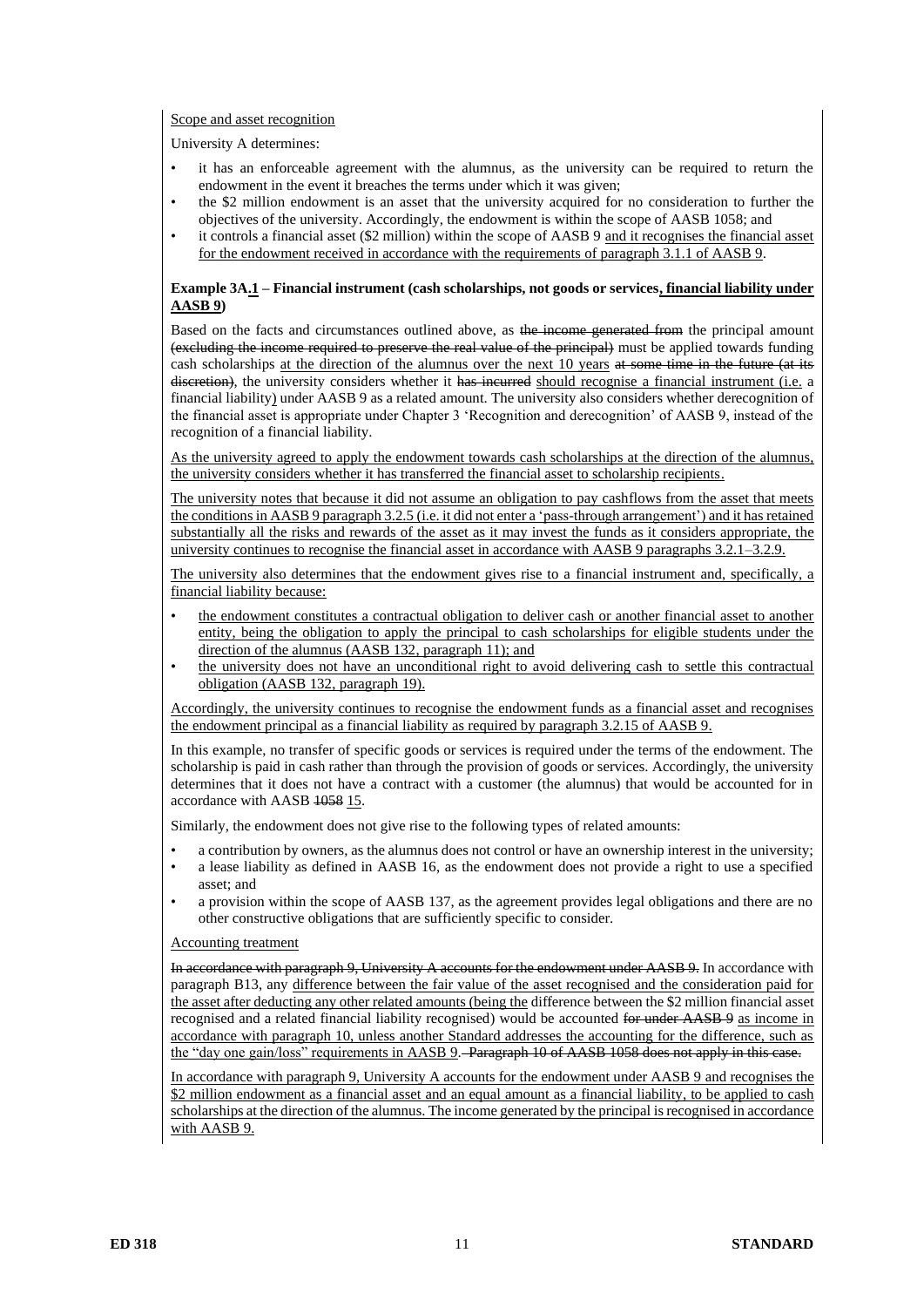#### **Example 3A.2 – Income (not goods or services, income under AASB 1058)**

In this example, the facts of Example 3 apply, except that:

under the terms of the endowment, the university is required to invest the endowment and reinvest the income generated by the endowment to support the university in furthering its objectives (i.e. there is no requirement to apply the principal towards cash scholarships at the direction of the alumnus).

Based on these facts and circumstances, on gaining control of the endowment of \$2 million University A determines that there are no related amounts for the \$2 million. This is because, in addition to the analysis applied in Example 3A.1, there is no financial liability within the scope of AASB 9: there is no obligation to provide cash or another financial asset to other parties.

#### Accounting treatment

In accordance with paragraph 10, the endowment of \$2 million is accounted for by University A as income immediately in profit or loss on recognition of the financial asset in accordance with AASB 9.

The journal entry on initial recognition is:

|             | <b>Debit</b> | <b>Credit</b> |
|-------------|--------------|---------------|
| <u>Cash</u> | 2,000,000    |               |
| Income      |              | 2,000,000     |
| $\cdots$    |              |               |

# **Commencement of the legislative instrument**

 $\overline{7}$ For legal purposes, this legislative instrument commences on … date.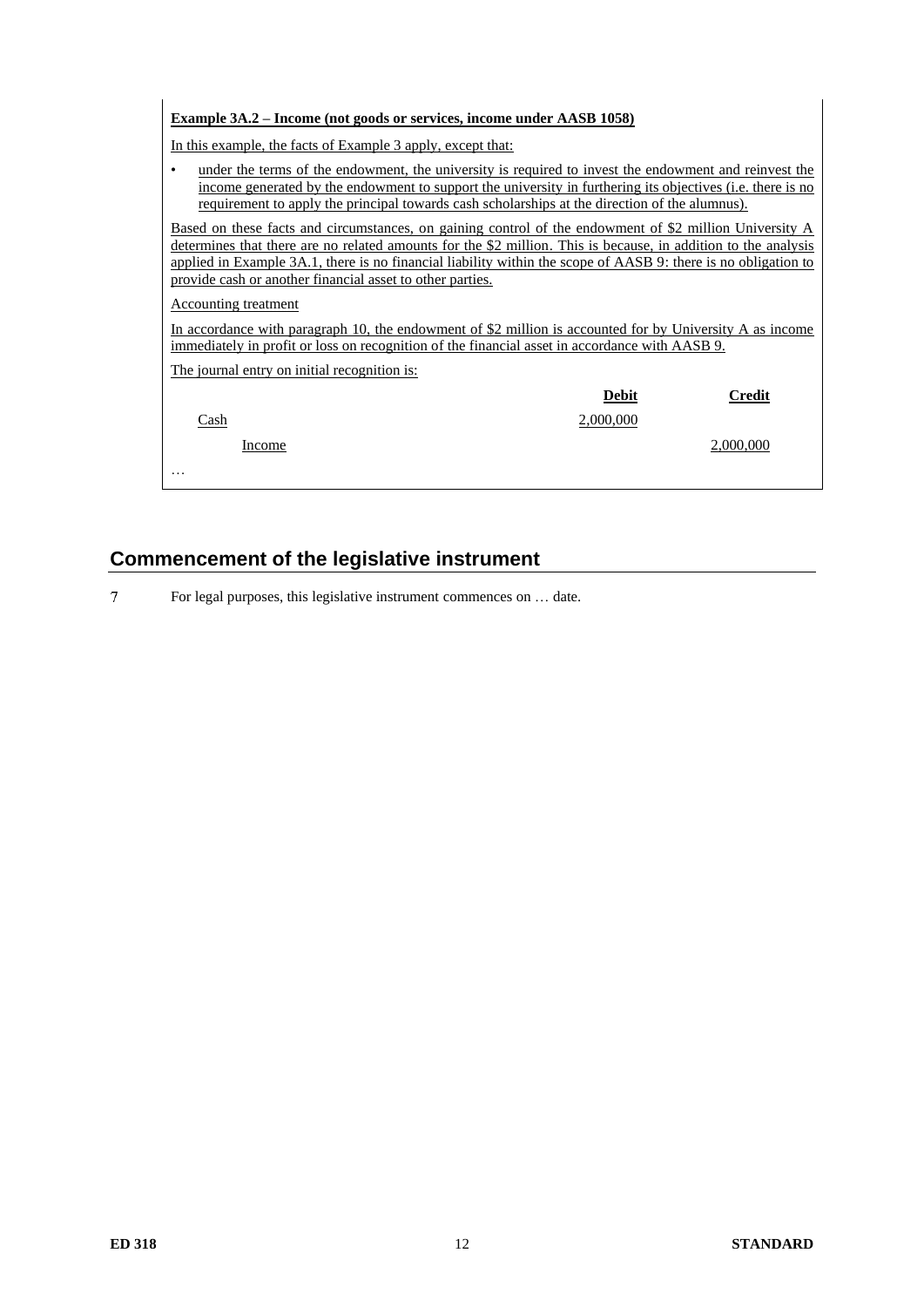# **Basis for Conclusions**

*This Basis for Conclusions accompanies, but is not part of, AASB 2022-X* Amendments to Australian Accounting Standards – Illustrative Examples for Not-for-Profit Entities accompanying AASB 15 and AASB 1058.

### **Introduction**

 $BC1$ This Basis for Conclusions summarises the Australian Accounting Standards Board's considerations in reaching the conclusions in this Exposure Draft. It sets out the reasons why the Board developed the Exposure Draft, the approach taken to developing the Exposure Draft and the bases for the key decisions made. In making decisions, individual Board members gave greater weight to some factors than to others.

# **Reasons for proposing these amendments**

### **Income of not-for-profit entities**

- BC<sub>2</sub> The Board considered comments from stakeholders in the not-for-profit sector following the implementation of AASB 15 *Revenue from Contracts with Customers* and AASB 1058 *Income of Not-for-Profit Entities*. Some stakeholders were concerned that the analysis and accounting treatment set out in the cash scholarship endowment example in Illustrative Example 3A accompanying AASB 1058 potentially was unclear. These stakeholders suggested that the example may lead to diversity in recognising a financial liability as it does not explain sufficiently whether recognition of a financial liability is required for any funding received by an entity that is subsequently directed to other recipients and income recognised for the portion retained.
- BC<sub>3</sub> Stakeholders also noted concerns about the diversity of practice in accounting for upfront fees received by not-for-profit entities. Where the not-for-profit entity recognised revenue within the scope of AASB 15 and a non-refundable upfront payment is charged to the customer, AASB 15 paragraphs 22–30, B48–B51 and F20– F27 require an entity to assess whether the upfront fees relate to the transfer of a promised good or service. If the upfront fees do relate to a transfer of goods or services, revenue is recognised over the time the service or goods are provided rather than on receipt of the funds.
- $BC4$ Stakeholders raised this issue from the perspective of diversity in practice, where some entities are deferring revenue (and recognising a contract liability in accordance with AASB 15) and other entities are continuing to recognise revenue on receipt of fees which, prima facie, look very similar. Stakeholders also indicated that the principle of deferral is confusing to boards, management committees, members and other users as the amounts received are not refundable. Stakeholders requested further guidance to clarify the principle and why a contract liability is recognised when the funds will never be repaid.
- BC5 The Board considered the stakeholder comments and assessed the feedback with reference to the *AASB Notfor-Profit Entity Standard-Setting Framework*. Whilst the original conclusions in the Illustrative Example 3A in AASB 1058 are appropriate, the Board decided to propose amending the example to clarify the conclusion further and adding an additional example to illustrate a contrasting scenario. The Board also decided to propose adding an additional illustrative example to AASB 15 (Example 7A) to address the issues that stakeholders raised regarding upfront fees received that are in the scope of AASB 15. The Board decided not to propose amendments to AASB 15 and AASB 1058 in regard to other comments received from stakeholders and will consider the feedback in the forthcoming post-implementation review of AASB 1058 and guidance for notfor-profit entities in AASB 15. The AASB also intends to provide further educational material to assist with the application of these Standards.

### **Initial measurement of right-of-use assets arising under concessionary leases**

BC<sub>6</sub> When the Board issued AASB 2018-8 *Amendments to Australian Accounting Standards – Right-of-Use Assets of Not-for-Profit Entities*, it intended to reassess the accounting policy choice in AASB 16 *Leases* paragraphs Aus25.1–Aus25.2 for the initial measurement of right-of-use assets arising under concessionary leases at cost or fair value when it had finalised two other projects (as noted in paragraph BC10 to AASB 2018-8, which accompanies versions of AASB 16 that incorporate those amendments). The two projects were the Not-for-Profit Private Sector Financial Reporting Framework project and the project to provide further guidance to assist not-for-profit entities in measuring the fair value of right-of-use assets.